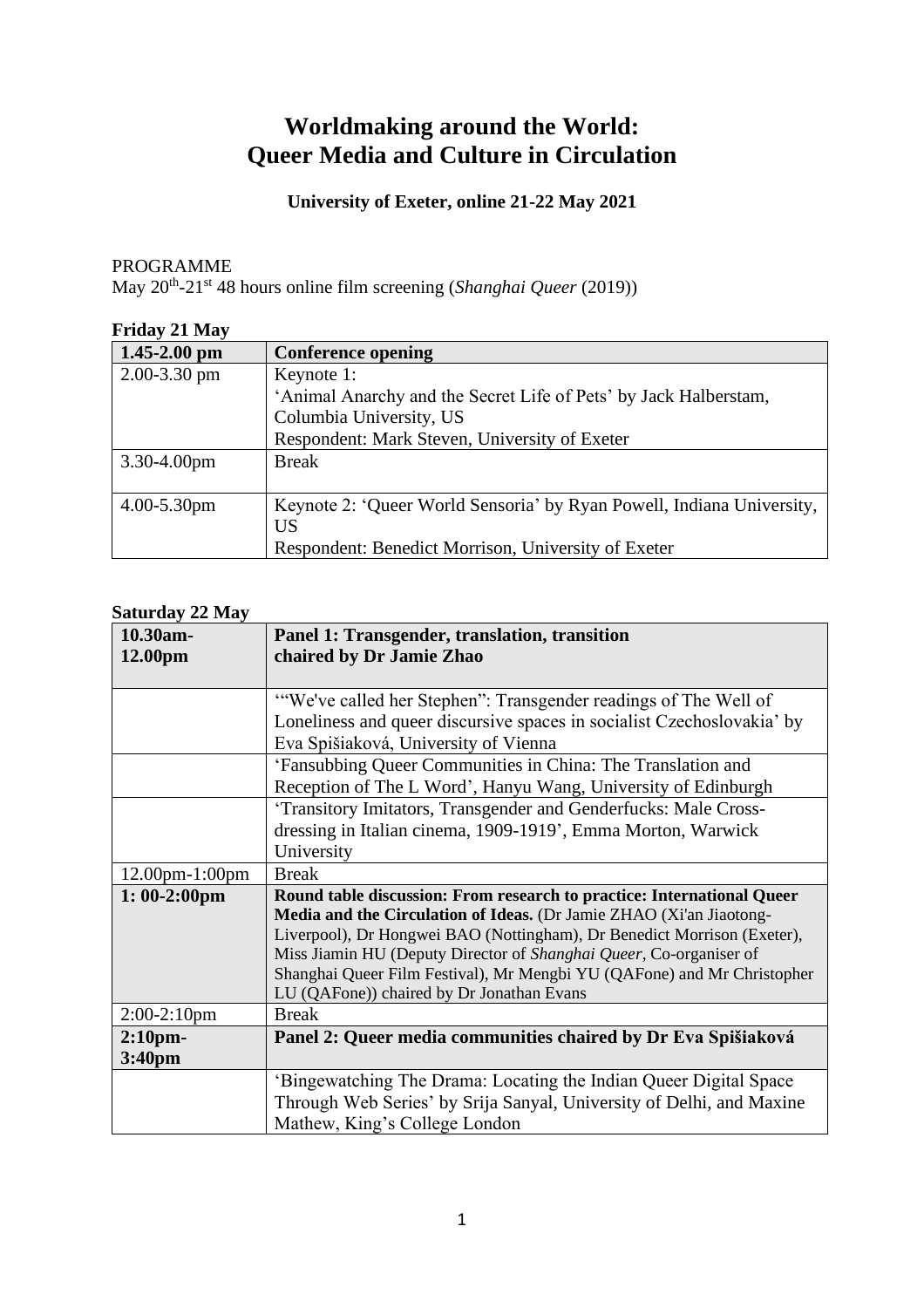|                      | 'Contextualising the Current Self-Mediation of LGBT <sup>+</sup> Identities in the<br>PRC: Queer Communities, Media Landscape, and Fansubbing' Boyi<br>Huang, Dublin City University |
|----------------------|--------------------------------------------------------------------------------------------------------------------------------------------------------------------------------------|
|                      |                                                                                                                                                                                      |
|                      | 'Overcoming Challenges of Translating Queer Media in Russia'                                                                                                                         |
|                      | Kostiantyn Iakovliev                                                                                                                                                                 |
|                      |                                                                                                                                                                                      |
| $3:40-3:55$ pm       | <b>Break</b>                                                                                                                                                                         |
|                      |                                                                                                                                                                                      |
| $3:55$ pm $-5.25$ pm | <b>Panel 3: Queer Desires in Movement chaired by Dr Benedict</b>                                                                                                                     |
|                      | <b>Morrison</b>                                                                                                                                                                      |
|                      |                                                                                                                                                                                      |
|                      | 'Dancehall's Literary Movement' by Thomas Lockwood-Moran,                                                                                                                            |
|                      |                                                                                                                                                                                      |
|                      | Nottingham Trent University/Leicester                                                                                                                                                |
|                      | 'Inside the "Oscar Wilde Brothel": Decriminalising Female Sexual                                                                                                                     |
|                      | Desires and De-villainising Queer Characters in Ozmafia!!' by Dee Wu,                                                                                                                |
|                      | University of Warwick                                                                                                                                                                |
|                      | 'Theatre of Cruelty: Performing Queer Desire in East Palace, West                                                                                                                    |
|                      | Palace' by Hongwei Bao, University of Nottingham                                                                                                                                     |

## **Abstracts:**

21st May, 2021 Keynote 1:

#### **Animal Anarchy and The Secret Life of Pets**

Jack Halberstam, University of Columbia, US

In the animated film The Secret Life of Pets," a guerilla force of abandoned pets, agitate for revolution. These former pets want to make war on humans and they plan to rise up from the sewers, where they currently reside, in order to encourage other animals to join them in the fight against human tyranny. In this underground world, the angry pets reverse the transition from wild to domestic and their revolutionary aspirations are cast in the logic of the film as part and parcel of becoming feral again. Within the same logic however, domesticated pets go feral not by choice or after a fugitive dash to freedom but because they lost the love of their human companions. The film thus opens the door to revolution by critiquing pet owning only to close it again by reasserting the value of the pethuman relationship over and above relations between and among animals. In this talk, I want to explore the wild as a site of animal resistance, animal anarchy and animal revolution.

Keynote 2:

#### **Queer World Sensoria**

Ryan Patrick Powell, Indiana University Bloomington, US

This paper looks at films that complicate the relationship between sound, language, and sexuality, challenging the powerful formal organization of these elements in global blockbuster cinema. First, the talk offers a consideration of how heterocentricity is advanced and maintained in the sound style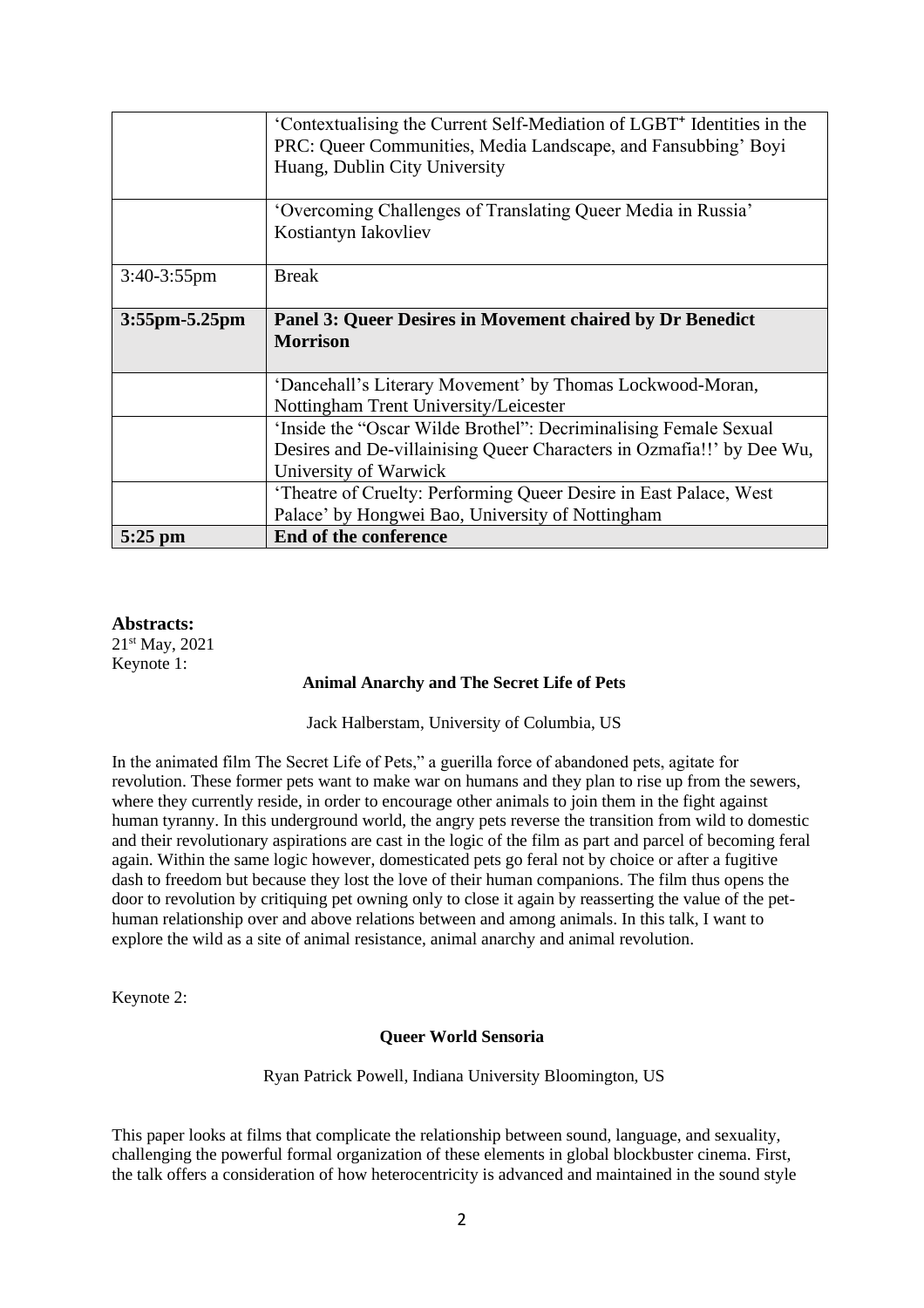of films such as *Titanic* (James Cameron, 1997) and *The Notebook* (Nick Cassavetes, 2004). It will then pivot to how independent regionally-focused films such as *Tropical Malady* (Apichatpong Weerasethakul, 2004), *Old Joy* (Kelly Reichardt, 2006) and *Ruby in Paradise* (Victor Nunez, 1993) use sound to emphasize place in ways that complicate industrially standardized relationships between dialogue, subtitling and environmental sound. Through an analysis of how these films pursue a thirdist positionality, this talk investigates how cinematic sound design can be used to complicate and, at times, refuse orienting dichotomies such as center and periphery, background and foreground, and homosexuality and heterosexuality.

## **22nd May, 2021 Panel 1: Transgender, translation, transition**

## **'We've called her Stephen': Transgender readings of** *The Well of Loneliness* **and queer discursive spaces in socialist Czechoslovakia**

#### Eva Spisiakova, University of Vienna

This paper explores the role of translation in creating discursive spaces about non-heterosexual and non-cisgender identities under totalitarian regimes through a comparison of three Czech reeditions of *The Well of Loneliness* (1928). First published in Czechoslovakia in 1931, the following re-prints mark some of the country's most dramatic historical moments, including the communist coup d'état in 1948 and the Soviet-led invasion of 1968. Despite the pressures of communist publishing and totalitarian censorship, the book remained in circulation among Czechoslovak population, and features prominently in oral testimonies of non-heterosexual people living in Communist Czechoslovakia as a pivotal moment in their process of self-recognition.

However, while the novel is by many considered to be the most famous lesbian story published in the 20th century, it can be also read as a narrative with a transgender protagonist. This is in part supported by the fact that the hero of the story is born with a female body but is named Stephen, creating a sense of gendered dissonance throughout the novel. While the name remains unchanged in the original 1931 translation, the communist censorship alters this name to a feminine variation in the following two reeditions. This paper explores the socio-political changes and publishing norms that have likely motivated this change, as well as the wider role of literature in creating queer discursive spaces in countries under restrictive totalitarian regimes.

*Eva Spišiaková is an Associate Lecturer in Translation Studies at Open University and an Honorary Fellow at the University of Liverpool where she works on outputs of the AHRC Theme Translating Cultures. She holds a PhD in Translation Studies from the University of Edinburgh, and her research focuses on the intersection of translation and social inequalities, in particular disability and LGBTQ+ issues.*

Email: [eva.spisiakova@univie.ac.at](mailto:eva.spisiakova@univie.ac.at)

## **Fansubbing Queer Communities in China: The Translation and Reception of The L Word**

Wang, Hanyu, University of Edinburgh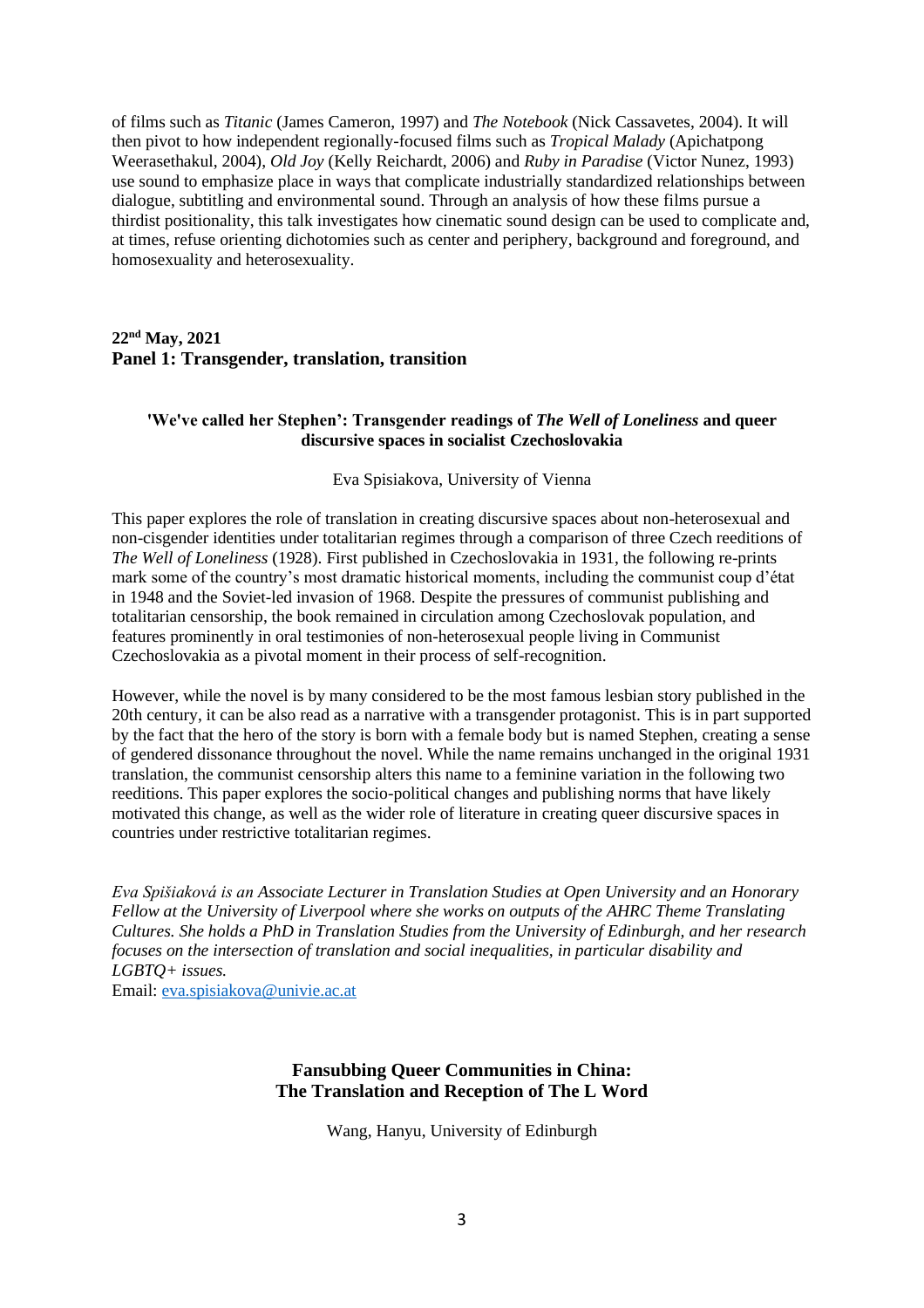In China, media depicting homosexuality have been strictly banned or heavily censored by official authorities, limiting the possibilities for local queer productions and public discussions on queer identities and issues. In such a hostile mainstream environment, international queer productions that are translated and uploaded by underground fansubbing groups have become one of the main sites for Chinese queer individuals to learn about, confirm, or reform their own identities and values on queer issues. Among the fansubbed works, *The L Word* (*TLW*) (2004-2009) has been one of the earliest and most influential lesbian-centered American TV series imported to China. It has a presumably huge potential in shaping Chinese female queer audiences' image of queer identity, community and culture, especially when local queer productions are limited, and such an image is mediated to the audience through translation.

Through a case study on the fansubbed *The L Word* and its reception by Chinese female queer audiences, my research explores: 1) how fansubbing mediates the way queer identities and experiences are constructed on screen, and 2) how these mediated Anglo-American identities and experiences are understood and constituted locally by Chinese queer audiences to serve the elaboration of local queer selves and scenes. By working on audiences' perspective, this project seeks to listen to the much neglected voices of queer women about their desires and visual pleasures of watching foreign queer images and practices on screen, their opinions towards the fansubbings, and the impact of the fansubbed queer media in their local queer lives. The project will also address fansubbing's particularly critical role in queer world making, exploring how it works a main site for Chinese queer individuals to find a community and to articulate, negotiate and express their queer identities and values online.

*Hanyu is a first year PhD candidate in Translation Studies at the University of Edinburgh. Her current research focus on the reception of fansubbed TV series by queer audiences.*

Email: s1703234@sms.ed.ac.uk

## **Transitory Imitators, Trans Figures and Genderfucks: Male Cross-dressing in Italian cinema, 1909-1919**

Emma Morton, Warwick University

This paper argues that the popularisation of the cross-dressed male served as a transgressive force that provided an articulation of social tolerance in Italy during the 1910s at a time when gender roles were undergoing renegotiation. Cross-dressed men began to appear in Italian cinema around 1909, as the recession of overproduction forced reform across the film industry. By far the most significant number of films that featured cross-dressed men are found in films from 1909-1919, a period that corresponds to the transitional era of early Italian filmmaking. This period also corresponds with the advent of modernity, urban industrialisation, the rise of feminist activism and World War One, all of which created a general state of panic within the Italian population. While cross-dressed men appeared almost exclusively in comedies, some scholars have dismissed cross-dressing male characters as a form of male dress-up played solely for laughs, whereas cross-dressing women from this period are automatically viewed as transgressive. This essay attempts to redress this balance and identifies three male cross-dressing character types: firstly, the 'transitory imitator', when a male character temporarily disguises his gender for the purpose of entertainment within the context of the narrative. Secondly, the transgender character, who 'passes' convincingly to both the diegetic characters and the audience. Finally, the 'genderfuck', that seeks to subvert the traditional gender binary by adopting both female and male traits in their appearance. The comedy genre provided an ideal arena where non-traditional forms of gender expression could challenge social norms and behaviours.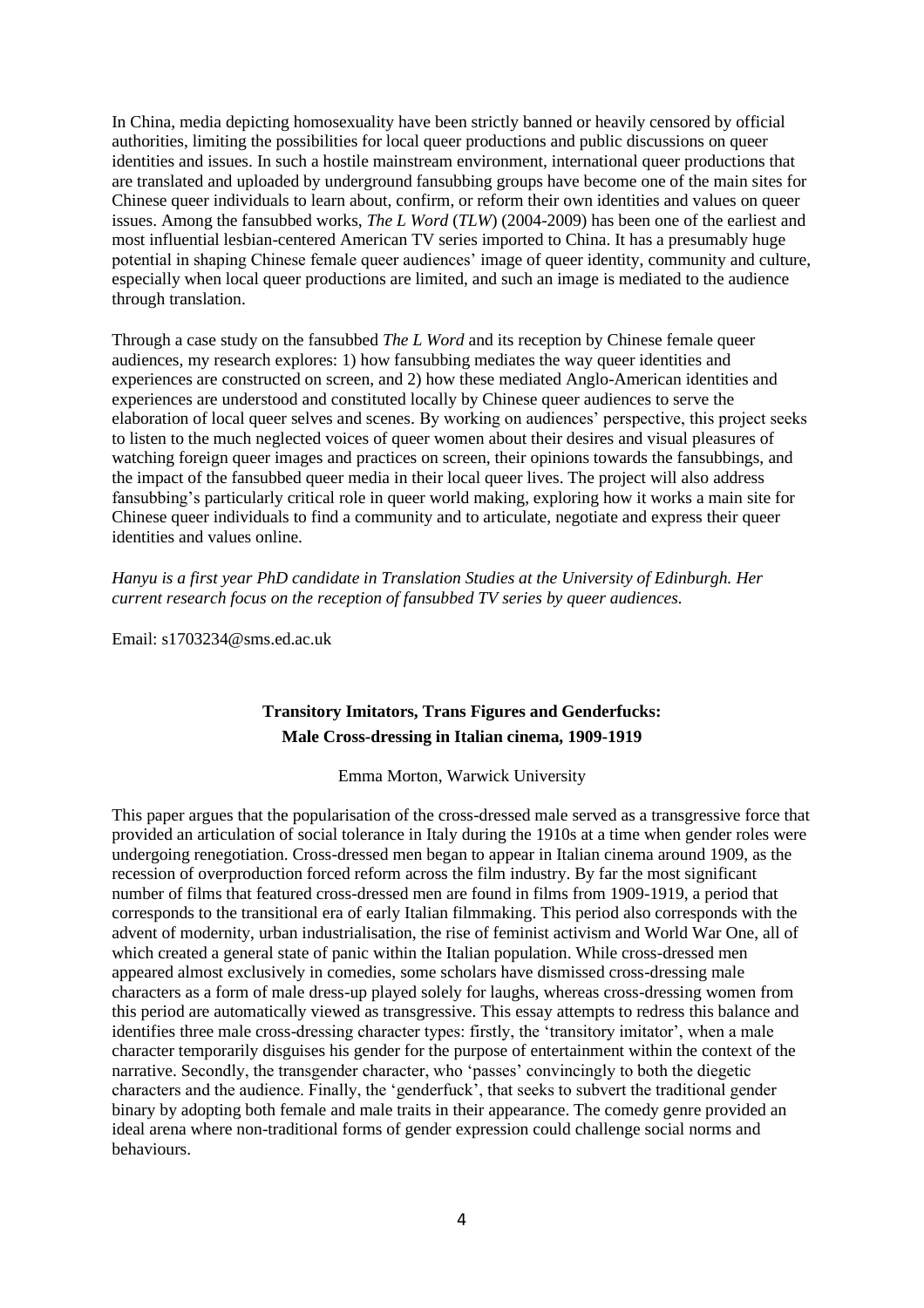*Emma Morton is a second-year doctoral candidate in the Department of Film and Television Studies at the University of Warwick. Her thesis, 'Cinematic Representations of Racial and National Identity in Early Italian Cinema', examines the representation of people considered peripheral to the core of Italian society on film from 1905-1914.* Email: [E.Morton@warwick.ac.uk](mailto:E.Morton@warwick.ac.uk)

## **Panel 2: Queer media communities**

#### **Bingewatching The Drama: Locating the Indian Queer Digital Space Through Web Series**

Srija Sanyal, University of Delhi, INDIA Maxine Mathew, King's College London, University of London, UK

Digitalization is currently an emerging free space in India, which has been mostly untouched by the restrictive censorship apparatus of the Indian media. Thus, the medium has become a space where LGBTQ identities and relationships can be represented and explored. While the mainstream cinema continues with its derogatory and stereotypical show reel of LGBTQ characters, the digital media has been an open gateway embracing these representations. With the proliferation of mobile applications and on-demand entertainment, queerness has managed to evade the severe censorship of the mainstream Indian cinema houses. Consequently, it found a welcoming space in terms of uncensored representation in the emerging digital space of the Indian entertainment industry, thus challenging the dominant heteronormative understanding of gender and sexuality. While the academic discourses thus far have focused primarily on textual, sociological, theatrical and cinematic queer representation, little scholarship was awarded to the digital space. This paper aims to present an overview of the digital India with respect to the media industry and attempts to locate the 'negotiated' spaces of gender and sexuality therein. The paper further attempts to analyze the increasing acceptance of the 'forbidden' tales in the peripheral digital space than in the dominating mainstream as a consequence of transforming sociopolitical landscapes, which has enabled the transgression of didactic boundaries within the intersection of globalization and postcolonial practices. The paper aims to approach the discussion by talking of some of the notable queer-themed webseries, such as Amazon Prime's *Made in Heaven* (2019), ZEE5's *377 Ab Normal* and JLT Film's *The Other Love Story* (2016), among others, in the backdrop of the ever-transforming scenario of queer activism in the country while also attempting to identify the consumerist ideals behind the bourgeoning demand for such extensive productions.

#### *Maxine Mathew*

*Maxine Pamela Mathew is currently pursuing an M.A. in English from Indira Gandhi National Open University, Delhi, while simultaneously working as a content writer in a market research company. She has previously pursued her Masters in Shakespeare Studies from King's College London where she wrote her thesis on the Vishal Bhardwaj's Shakespeare adaptation within the context of popular Indian theatrical and cinematic traditions. In future, she seeks to develop her career in research and academics with a focus on adaptation studies.* Email: [maxinepamela@gmail.com](mailto:maxinepamela@gmail.com)

#### *Srija Sanyal*

*Srija Sanyal is Master's degree holder in English Literature from the University of Delhi. She is currently pursuing her research as an independent scholar, while pursuing her second Masters in English Literature with specialization in Indian Folk Studies and Comparative Literature from*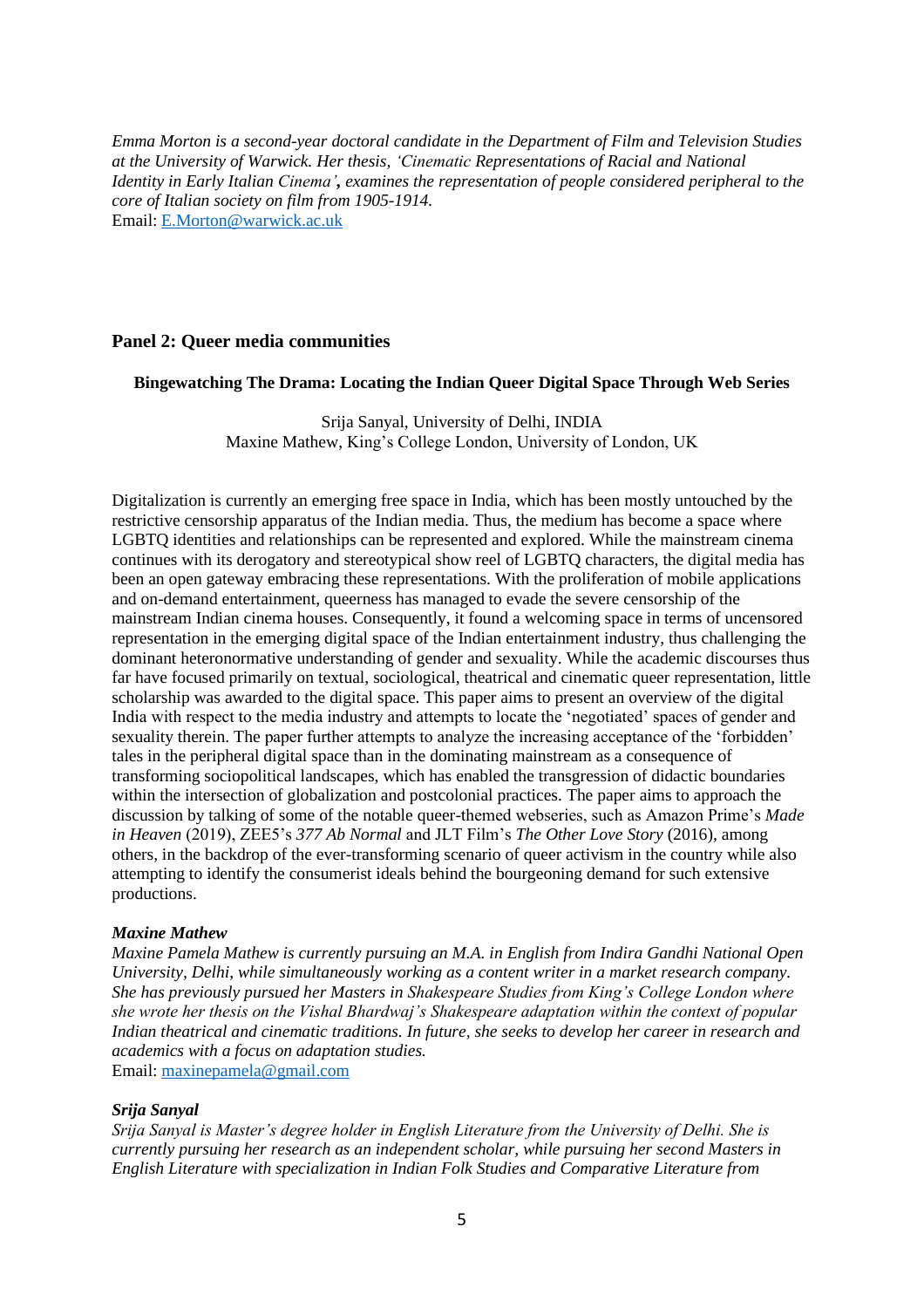*IGNOU, and working as Senior Business Editor in a market research firm. She has published research works in various national and international journals, along with presenting her paper in multiple prestigious seminars. She aims to pursue PhD in the long run with a focus on gender and its representation in Indian cinema, along with the role of language in constructing, asserting, and deconstructing power structures in the postcolonial context.* Email: [srija.sanyal@gmail.com;](mailto:srija.sanyal@gmail.com)

## **Contextualising the Current Self-Mediation of LGBT**⁺ **Identities in the PRC: Queer Communities, Media Landscape, and Fansubbing**

HUANG, Boyi Dublin City University

## **Abstract**

This study is about LGBT<sup>+</sup> fansubbing, which contributes to a form of self-mediation of LGBT<sup>+</sup> identities by circulating media content of one's own choices. The strictly controlled society and mediascape of the People's Republic of China (PRC) have been a particularly hostile environment for LGBT<sup>+</sup> communities to negotiate their intersubjectivity and visibility. Despite some advances that have been achieved through the LGBT<sup>+</sup> movement in the PRC, Chinese LGBT<sup>+</sup> citizens still enjoy no legal protection from discrimination. More importantly, concerning the current subject matter, sexual minorities are hardly visible in the public sphere, specifically rare representation of queer identities in mainstream media. Despite facing such hostility, fandom communities voluntarily subtitle (fansub) and distribute foreign LGBT<sup>+</sup> audiovisual content (e.g., films, TV series) online to numerous people in the PRC. This would suggest a tension between state-controlled media content and the media content that members of Chinese society demand (Li and Zhang 2017). Such LGBT<sup>+</sup> fansubbing activities can be seen as contributing to LGBT<sup>+</sup> communities by providing a means of self-mediation of LGBT<sup>+</sup> identities. By drawing on public discourse, official documents, and current literature, this talk attempts to contextualise the current selfmediation of LGBT<sup>+</sup> identities in the PRC from three aspects: the social status of queer communities, the media landscape, and the situation of fansubbing in the PRC.

## **Keywords**

Audiovisual Translation, fansubbing, self-mediation, queer communities, China

*HUANG Boyi is a PhD student of Translation Studies at SALIS, Dublin City University. His research interests include, but are not restricted to, audiovisual translation (particularly subtitling), translator's visibility, digital media, activist translation (particularly fan-initiated subtitling), and queer studies. Besides research, he is also an active interpreter and subtitler.*  Email: [huangb3@mail.dcu.ie.](mailto:huangb3@mail.dcu.ie)

## **Overcoming Challenges of Translating Queer Media in Russia**

Kostiantyn Iakovliev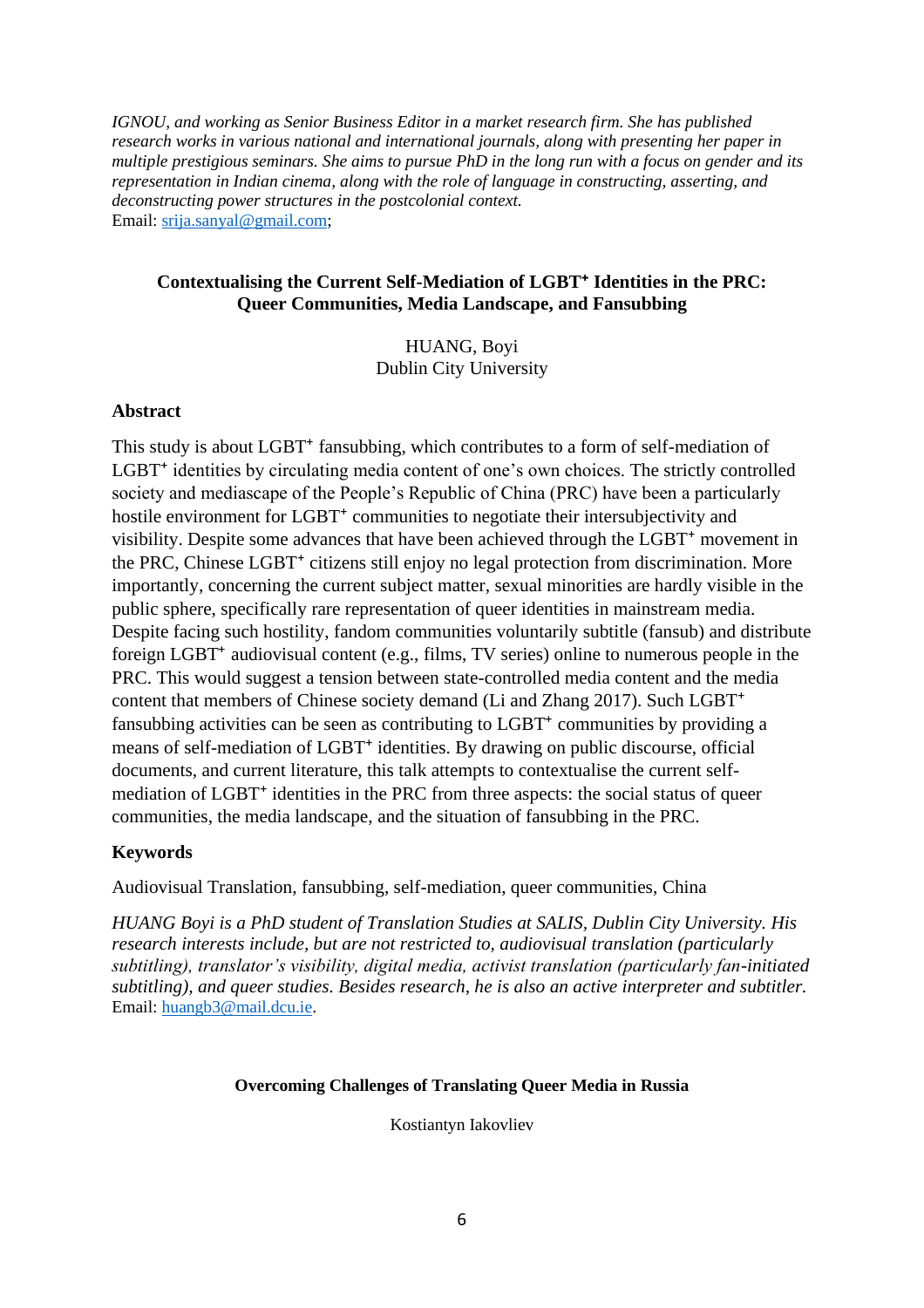The Russian media market still witnesses censorship, among others relating to LGBTQ+ cultures. Its application differs based on distribution models as cinemas, TV and VOD platforms may employ different practices, especially if media are registered in another territory.

The following methods of censorship are observed:

- translation changing: e. g., in *Avengers: Endgame* (2019), the dialogue about dating between male partners was dubbed neutrally. Some broadcasters advise to translate sexual relationships not between a man and a woman as for example characters being friends sharing an apartment and avoid mentioning years of relationships shared by a homosexual couple and work around any details regarding the matter by using neutral phrases as much as possible;
- editing: e. g., in *Rocketman* (2019), the homosexual scenes were removed by the distributor prior to applying for registration.

LSPs are to talk with producers about such content.

However, other films are released in full, e. g., *Portrait de la jeune fille en feu* (2019). Also, an international LGBT film festival Bok o Bok was held many times.

But all this doesn't affect Netflix despite repeating concerns by the Russian authorities. Audiovisual translation for both subtitling and dubbing guided by strict rules functions as a fertile breeding ground for the language evolution.

The following tactics are used to underline new approaches to sensitive topics:

- grammar: in Russian as a synthetic language, Nouns, Adjectives, and Verbs have to be correlated, but this is changing due to new gender variations;
- syntax: for a non-binary character in *Queer Eye*, their sentences are translated in a way not suggesting referring to oneself as either a male or female if not implied so in the original;
- lexical: LGBTQ+ vocabulary is revised on the basis of period (*Mindhunter*, 2019), setting (*Happy Jail*, 2019), and audience (*Tall Girl*, 2019).

*Kostiantyn Iakovliev is an English-Russian consecutive interpreter and freelance translator with a wide experience ranging from contracts and manuals to researches and travel guides as well as working in hotspots, but he mainly specializes in audiovisual translation for voice-over, dubbing, and subtitling covering various genres. He presented at several conferences.* Email: [ikostello@gmail.com](mailto:ikostello@gmail.com)

## **Panel 3: Queer Desires in Movement**

## **Dancehall's Literary Movement**

Thomas Lockwood-Moran, Nottingham Trent University and The University of Leicester

'Dancehall's Literary Movement' examines the impact of dancehall music upon queer Jamaican writing. Specifically, writing by Kei Miller, Marlon James and Thomas Glave and the music of Beenie Man, Shenseea and Vybz Kartel. The movement of dancehall to the global North will be presented as a queer proliferation, through appropriation, disrupting identarian "queer" fixity.

To begin, Critical contentions surrounding the term "queer" in an Anglophone Caribbean context will be unpacked (King, 2014) juxtaposed against dancehall's queering of societal "norms" (Attai, 2019). Purposefully, a contemporary timespan references the post-millennial popularity, of gender non-conforming dancehall artists, amid cultural hyper-masculinity (Bucknor, 2011). Furthermore, emerging queer visibility, framed by the violently opposed first Jamaican Pride of 1989 and the first publicly sanctioned in 2015. Understanding the cultural nuances of Caribbean queerness will be shown to interrelate contemporary Jamaican writing and dancehall. Specifically, a literary mimicry of dancehall's 'reverse panopticon' effect (Moore, 2014) meaning how dancehall's rejection of queers creates understandings that they do not, and cannot, coexist. As a result, an aporia exists through which homophobia lessens heteronormative policing within dancehall subsequently freeing queer expressions. Queer Jamaican writing performs similarly because, for many, queerness rescinds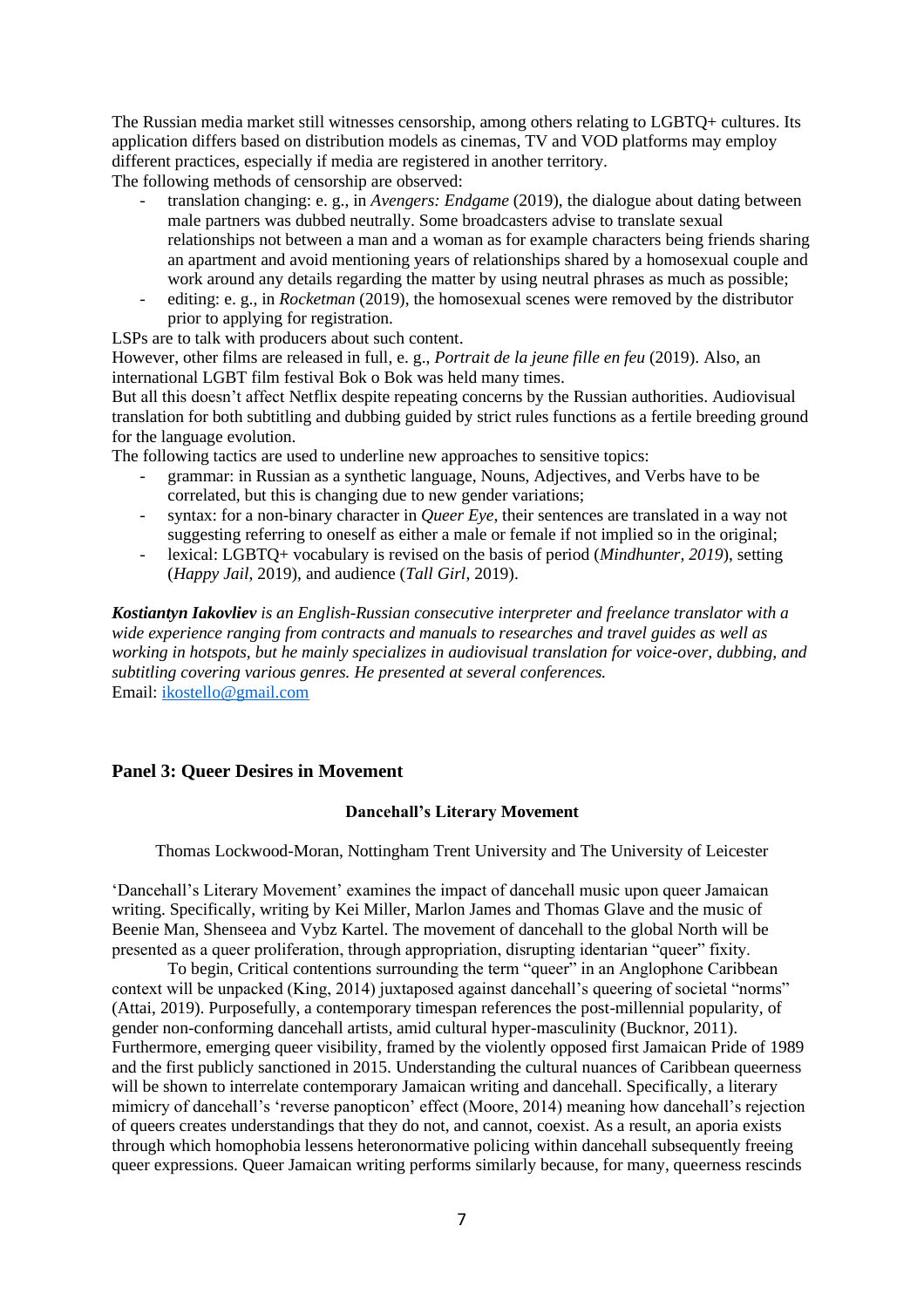citizenship so queer Jamaicans do not, and cannot, exist. The latter will be interpreted through locospecific queer-knowing, 'silent-knowledge' (Lorde, 1982) and Kei Miller's 'A Smaller Song' (2013).

Overall, critically engaging queer Jamaican writing and dancehall aims to underscore the myopia of calls, from global Northern activist, to ban dancehall music. The myopia of the global North will be outlined as complicit with colonial epistemologies of "backwardness". Furthermore, the vital necessity of hermeneutic depth regarding cultural nuance, when interpreting queerness and global southern popular media, to subvert the falsity of singular (white, globally northern) "queer" identity.

*Thomas Lockwood-Moran (he/him/they/them) is a PhD literary researcher, funded by Midlands4Cities (AHRC), whose thesis is entitled 'Queer Resistance(s): Contemporary Caribbean Communality'. Thomas's project is supervised by experts from both Nottingham Trent University and The University of Leicester. Twitter: @Tlockwood\_Moran.* Email: [8homas.lockwood-moran2019@my.](mailto:)ntu.ac.uk

## **Inside the "Oscar Wilde Brothel": Decriminalising Female Sexual Desires and De-villainising Queer Characters in** *Ozmafia!!*

#### Wu, Dee, Warwick University

Otome game is a story-based video game genre that specifically targets heterosexual women. The major task is to develop a romantic relationship(s) between the female avatar and several male characters. Interestingly, a Japanese otome game named *Ozmafia!!* (2016) comes as an exception. The game's "Wilde Brothel" route boasts pleasures of unadulterated coitus and BDSM with male prostitutes who are queer fictional characters created by Irish writer Oscar Wilde. Would it be unwise to add gay characters to compete with the female protagonist from a purely marketing perspective? Surprisingly, straight female gamers still rated this game 9/10 on Steam with mostly positive views.

Drawing on structuralist discourse, I argue that video gaming is an external "Lacanian mirror" with which players identify. Thus, the depiction of virtual characters has a huge impact on players' perception of human relations in reality. Contrary to horrible depictions of queerness and crude "inclusivity" in contemporary mainstream games, *Ozmafia!!*'s designer(s) have well-researched background knowledge of Wilde's Aestheticism and queerness. Even as it includes sensational topics, i.e., BDSM for shock (commercial) value, the game's approach to sexuality is wholesome, explorative, and even educatory, beyond the pornographic depictions of sexual revelry or (sexual) violence against women and queer demographics in mainstream action games. *Ozmafia!!* Features complicated and multi-layered queer characters without reducing them to a symbol of degeneracy for the homophobic or transphobic players to destroy. Thus, the representation of queers is objective, nuanced, and human.

The game's popularity and the friendly environment, created by the homophile *fujoshi*  influenced by popular media works addressing gender-non-conforming subjects, has created a positive cycle in Japanese youth culture, which is also subtly influencing the rest of the world via the booming Japanese gaming industry and also via the rapidly growing *otaku* culture around the world.

*Wu is an Early Career Fellow with the Institute of Advanced Studies (IAS) at the University of Warwickwhere she received her PhD degree in English and Comparative Literary Studies in 2020. She specialises in the Fin de Siècle Aestheticism and its legacy in post-colonial Asia. Her research interests include global circulation of Victorian literatures and cultures; post-colonial studies with a focus on Asian diaspora; sex, gender and sexuality in East Asia; interdisciplinary studies of literature, visual culture, internet culture, and big data analysis applied in literary studies.* Email: D.Wu@warwick.ac.uk